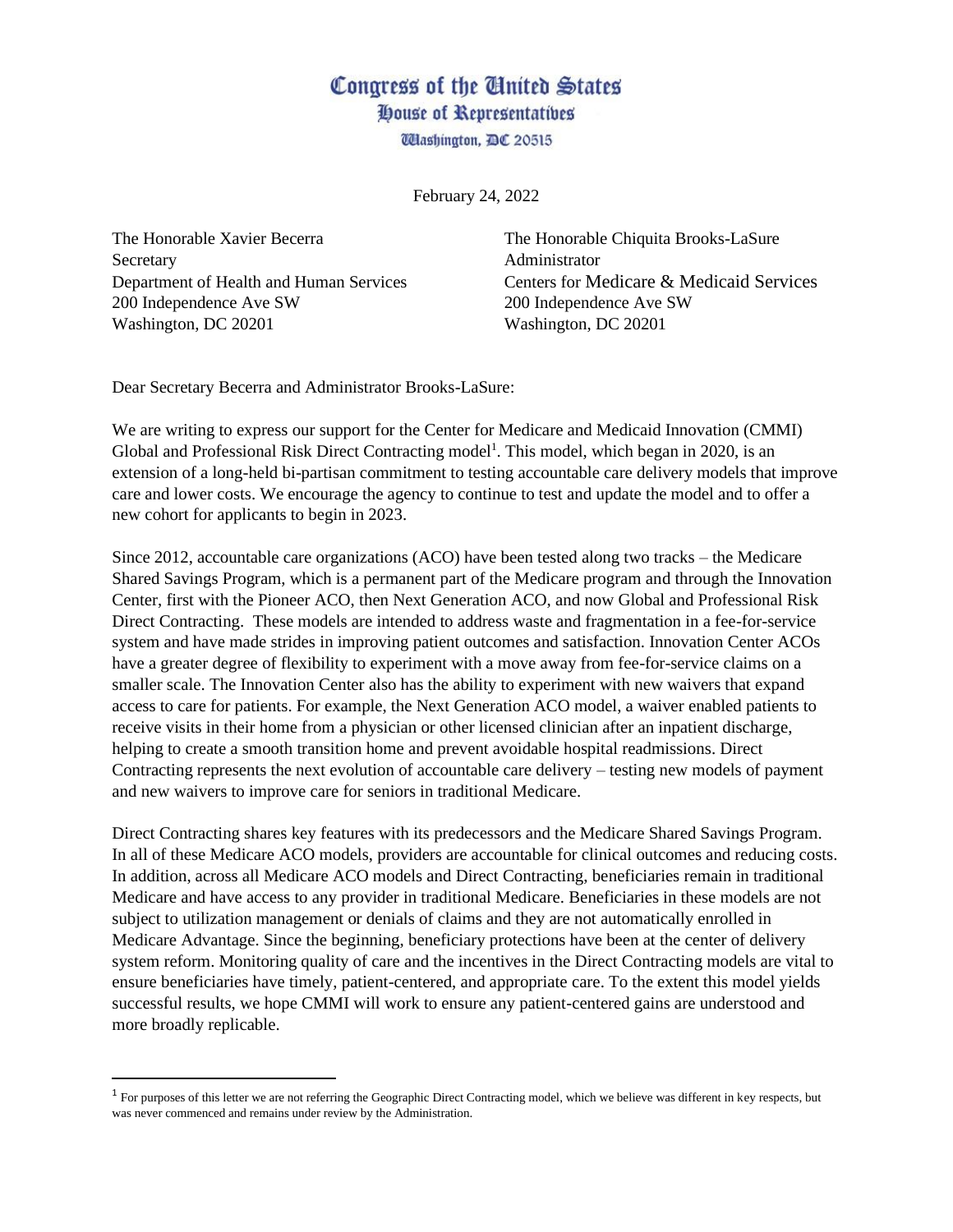The Direct Contracting model has potential to continue to drive delivery system reform forward. We are deeply concerned that prematurely ending this model would set back the value movement for years. This would be the wrong result for patients, physicians, and the Medicare Trust Fund. We urge you to continue the Direct Contracting Global and Professional risk models and to offer a new cohort for 2023. Please do not hesitate to contact us with any questions.

Thank you for your consideration,

Sincerely,

Kind

Chai Bustos



Jim Costa Jodey C. Arrington

Darren Soto Lloyd Smucker

Ed Case

Ed Case Jason Smith

Fred R. War

Ron Kind Brad R. Wenstrup, D.P.M Member of Congress Member of Congress

Burg I huntons

Cheri Bustos Gregory F. Murphy, M.D. Member of Congress Member of Congress

Member of Congress Member of Congress

Member of Congress Member of Congress Member of Congress

Jan 7/Sml

Member of Congress Member of Congress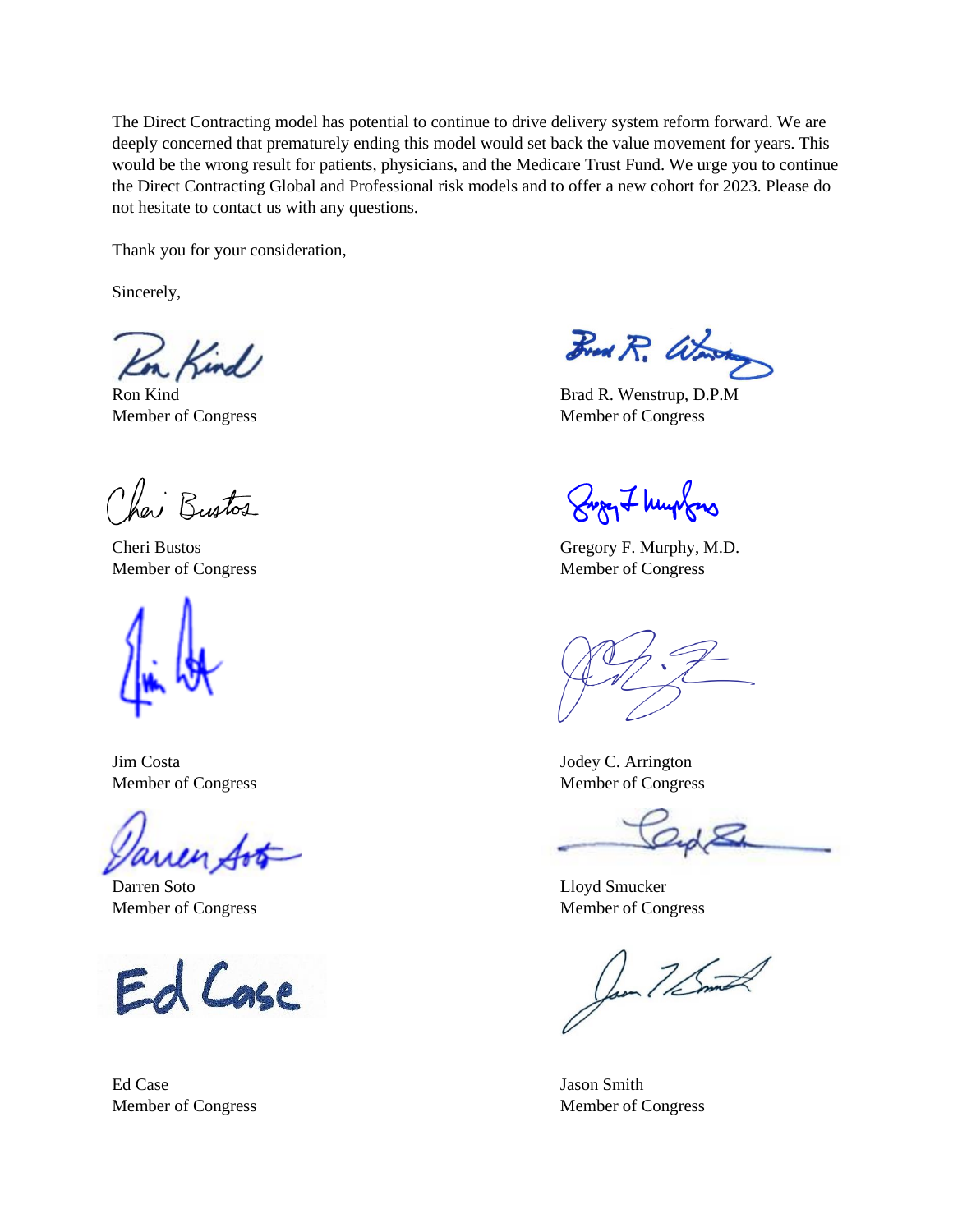i Sewell

Terri A. Sewell Carol D. Miller Member of Congress Member of Congress

radley fatt felneede

Bradley S. Schneider David Schweikert

Bake D. Moore

Blake Moore Anthony Gonzalez

A, Jaw forusorite

A. Drew Ferguson IV, DMD Mike Kelly Member of Congress Member of Congress

ceinni S

Roger Williams Markwayne Mullin

morten

T om Emmer James R. Baird

carol D. miller

Member of Congress Member of Congress

anunja

Member of Congress Member of Congress

Mile

Member of Congress Member of Congress

James R. Baird

Member of Congress Member of Congress